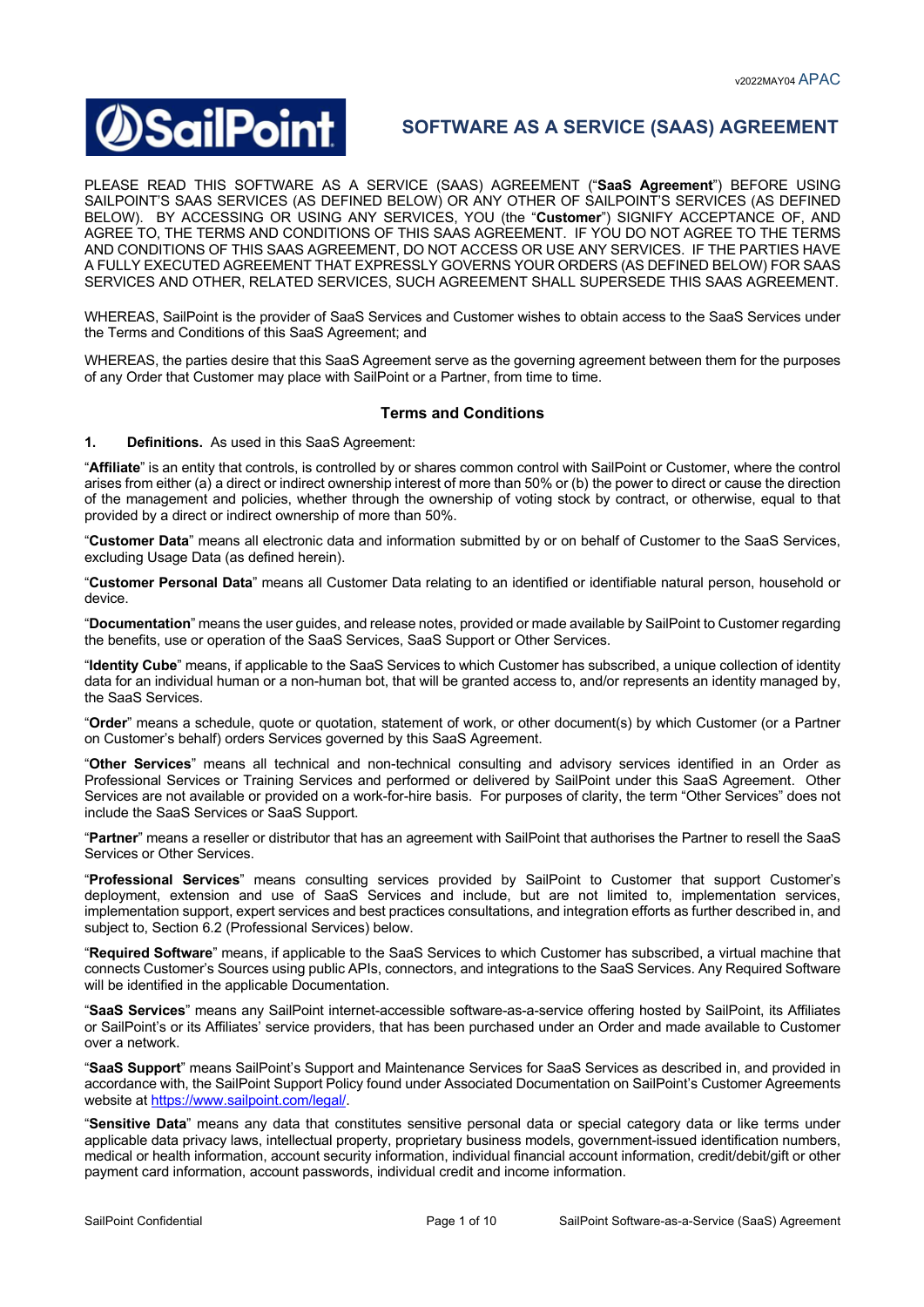"**Services**" means the SaaS Services, SaaS Support (defined herein), and Other Services.

"**Source**" means, if applicable to the SaaS Services to which Customer has subscribed, a Customer-managed target system for reading data from and, if supported by the specific system, writing changes to, User accounts. The connection to a target system can be managed via a direct connector or a flat file.

"**Term**" or "**SaaS Term**" means the period(s) specified in any Order during which Customer will have access to and use of the SaaS Services, as the same may be renewed or extended in accordance with the Order.

"**Training Services**" means SailPoint's courses and other product-related training available through SailPoint's Identity University on-site at SailPoint's, Customer's or a third party's location, or online via a SailPoint-provided website, as agreed by the parties. Where available, Customer may purchase access to Training Services on a subscription basis for up to a specified number of named employees during the Training Term identified on the applicable Order or by purchasing Training Services units or credits which Customer can apply towards specific Training Services arranged with SailPoint within a period of time stated on the applicable Order.

"**User**" means an employee or independent contractor of Customer or Customer's Affiliates that Customer authorises to use the SaaS Services on Customer's behalf to manage Identity Cubes.

# **2. SaaS Services**.

- **2.1. Provision of SaaS Services**. During the Term, SailPoint grants Customer a limited, non-exclusive, non-transferrable (except in accordance with Section 13.1 (Assignment)), non-sublicensable right to access and use the SaaS Services in accordance with the Documentation, solely for Customer's internal business operations, in each case subject to the terms of this SaaS Agreement, including, if applicable, the number of Identity Cubes and Sources documented in an Order.
- **2.2. Required Software**. Customer acknowledges that use of certain SaaS Services requires the installation of the Required Software as a pre-requisite for using the SaaS Services. Customer agrees to install any Required Software, including any required updates if and when available. To the extent applicable to the SaaS Services to which Customer has subscribed, SailPoint hereby grants to Customer a limited, non-exclusive, non-transferable (except in accordance with Section 13.1 (Assignment)), non-sublicensable licence to install, execute, copy, display, or otherwise use the Required Software in accordance with the Documentation, solely in connection with the Services, during the Term, in each case subject to the terms of this SaaS Agreement.
- **2.3. Users**. Customer will cause Users to abide by the terms of this SaaS Agreement. Any action or omission of a User, which, if attributable to Customer would constitute a breach of this SaaS Agreement by Customer, will be deemed to be a breach of this SaaS Agreement by Customer. SailPoint may terminate or suspend any User's individual access to the SaaS Services for any breach without notice.
- **2.4. SaaS Support**. SailPoint's Premium Support and Maintenance Services is SaaS Support included with Customer's subscription to the SaaS Services during the Term at no additional charge. An upgrade to higher level Support and Maintenance Services (e.g., Platinum) may be available for an additional charge. SailPoint provides SaaS Support and associated Documentation in the English language.
- **2.5. Service Level Agreement**. The Service Level Agreement ("**SLA**") for the production instance of the SaaS Services is set forth in SailPoint's current SLA found under Associated Documentation on SailPoint's Customer Agreements website at https://www.sailpoint.com/legal/.

#### **3. Customer Responsibilities and Restrictions**.

- **3.1. Customer Responsibilities**. Customer is responsible for all activities conducted by it or through the accounts of its Users in the SaaS Services. Except for SailPoint's obligations described in Section 9 (Confidentiality) and Section 10 (Data Security and Processing), Customer shall:
	- (i) have sole responsibility for the accuracy, security quality, and legality of the Customer Data and the means by which Customer acquired the Customer Data and the right to provide the Customer Data for the purposes of this SaaS Agreement (including abiding by all applicable laws in the transmission of Customer Data and ensuring the receipt of all permissions from individuals and other third parties as may be necessary in order to provide the Customer Data for the purposes contemplated in this SaaS Agreement);
	- (ii) be responsible for the security and confidentiality of Customer's and its Users' account information;
	- (iii) be responsible for maintaining a back-up of all Customer Data; and
	- (iv) prevent unauthorised access to, or use of, the Services, and notify SailPoint promptly of any unauthorised access  $\overline{a}$
- **3.2. Compliance with Laws**. Customer shall comply with all applicable local, state, national, and foreign laws, rules, and regulations ("**laws**") in connection with its use of the Services, collection and other processing of all Customer Data, and performance under this SaaS Agreement, including those laws related to employment, data privacy and protection, and international activities. Customer acknowledges that SailPoint exercises no control over the Customer Data transmitted by Customer or Users to or through the SaaS Services or Required Software. SailPoint may impose limits on the use of, or access to, Services as required by applicable law.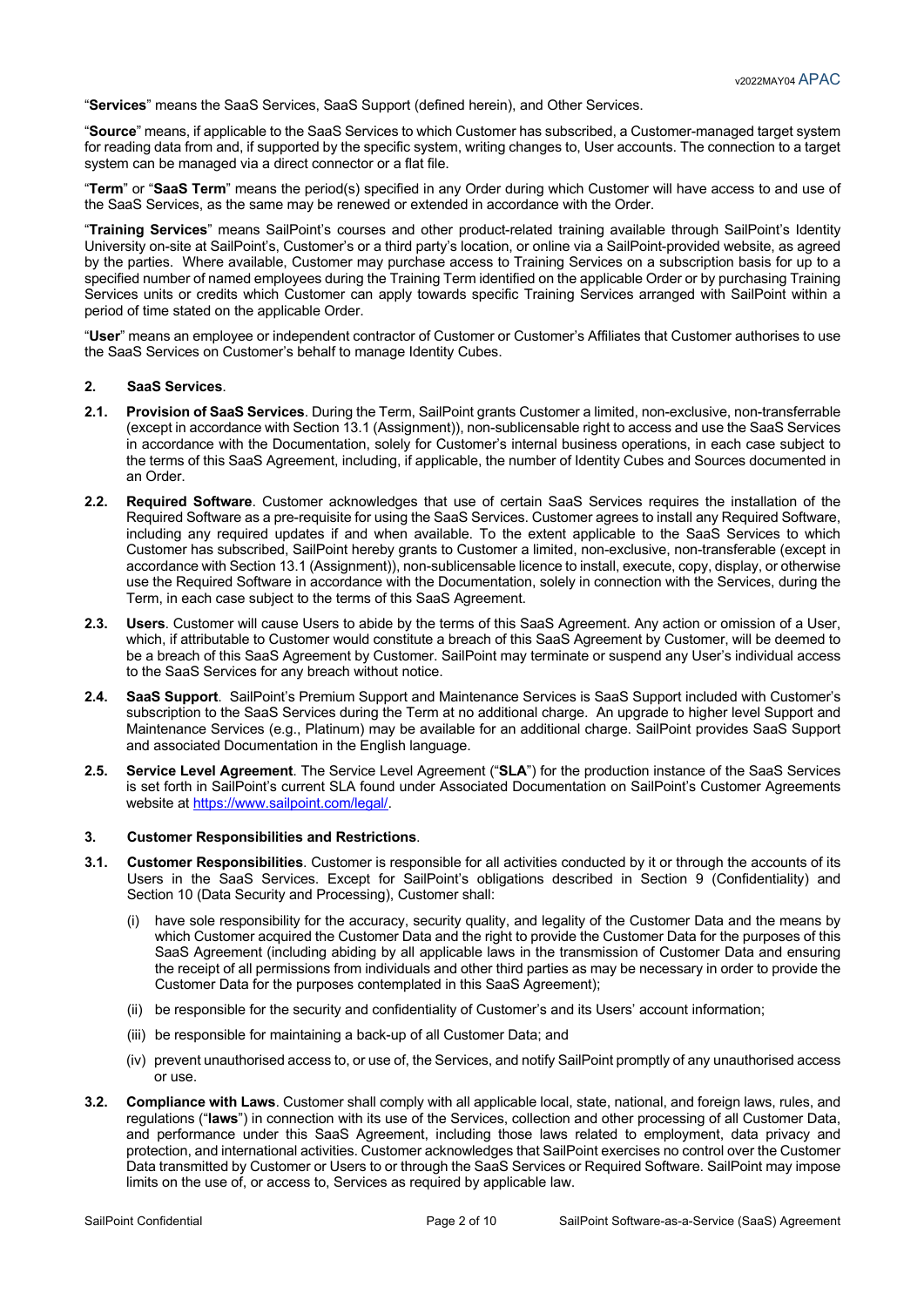- **3.3. Restrictions**. Customer and its Users shall not, and shall not permit any third party to:
	- (i) copy or republish SaaS Services;
	- (ii) make any Services available to any person other than Users;
	- (iii) rent, lend, sell, sublicence, or use SaaS Services to provide service bureau, time-sharing or other services to third parties;
	- (iv) send or store any Sensitive Data in the SaaS Services;
	- (v) send or store any Customer Personal Data in the SaaS Services that is not necessary for SailPoint to provide Services to Customer or is in violation of laws;
	- (vi) install the Required Software in, or connect a Source to, the SaaS Services from any country that has data residency or data transmission restrictions, including, but not limited to, Russia and the People's Republic of China;
	- (vii) send or store viruses, spyware, ransomware, timebombs, Trojan horses, or other harmful or malicious code, or files to or in connection with any Services;
	- (viii) send or store infringing, offensive, harassing or otherwise unlawful material in connection with any Services;
	- (ix) modify or create derivative works based upon SaaS Services or Documentation;
	- (x) remove, modify, or obscure any copyright, trademark, or other proprietary notices contained in the SaaS Services or Documentation;
	- (xi) reverse engineer, decompile, disassemble, or otherwise attempt to derive the source code used or embodied in the SaaS Services or Required Software, which for the avoidance of doubt includes the related algorithms, methods, and techniques;
	- (xii) access or use SaaS Services or Documentation in order to build a similar or competitive product, or
	- (xiii) exploit the SaaS Services or Documentation in any unauthorised way whatsoever, including by trespassing or burdening network capacity.

If for some reason these restrictions are prohibited by applicable law or by an agreement SailPoint has with one of its licensors, then the activities are permitted only to the extent required to comply with the law or agreement.

#### **4. Intellectual Property**.

- **4.1. Ownership and Reservation of Rights of SailPoint Intellectual Property**. SailPoint, its Affiliates and its licensors own and, except for the limited rights expressly granted to Customer under this SaaS Agreement, retain all right, title, and interest in and to the Services, Documentation and any other materials provided by SailPoint or its licensors under this SaaS Agreement, including all modifications and derivative works related thereto and intellectual property rights therein. No rights are granted to Customer under this SaaS Agreement other than expressly set forth in this SaaS Agreement.
- **4.2. Rights in Customer Data**. As between SailPoint and Customer, Customer owns the Customer Data. Customer hereby grants and agrees to grant to SailPoint, its Affiliates and contractors, a worldwide, non-exclusive, royalty-free licence to host, copy, transmit, display, and process the Customer Data as reasonably necessary to (a) provide the Services to Customer and (b) monitor, modify, and improve (including develop) the SaaS Services; *provided, however*, that with respect to any Customer Data that constitutes Customer Personal Data, the use described in (b) shall not include building or modifying household or consumer profiles, or cleaning or augmenting data acquired from another source.
- **4.3. Feedback**. To the extent Customer or any of its Users provides any suggestions for modification or improvement or other comments, code, information, know-how, or other feedback (whether in oral or written form) relating to the Services ("**Feedback**"), Customer hereby grants to SailPoint and its Affiliates a perpetual, irrevocable, worldwide, non-exclusive, royalty-free licence to use and commercially exploit the Feedback in any manner SailPoint sees fit without accounting or other obligation.
- **4.4. Statistical Usage Data**. SailPoint may collect, retain, disclose and use, during and after the Term for purposes of SailPoint's business, usage data that is derived from the operation of the SaaS Services, including patterns identified through the use of the SaaS Services and algorithms, log data, and data regarding the performance and availability of the Services ("**Usage Data**"). If SailPoint provides Usage Data to any third party (for example, a report on the aggregate number of identities governed with SailPoint's SaaS Services), the Usage Data shall be aggregated and anonymized so as not to disclose customer's or any user(s) identity.

#### **5. Orders and Payment**.

**5.1. Orders**. Customer may purchase Services by either (a) entering into an Order with SailPoint directly or (b) entering into an Order with a Partner that is subsequently acknowledged by SailPoint to Customer in writing (including by SailPoint sending a delivery notice to Customer via email). Each direct Order with SailPoint shall be signed by both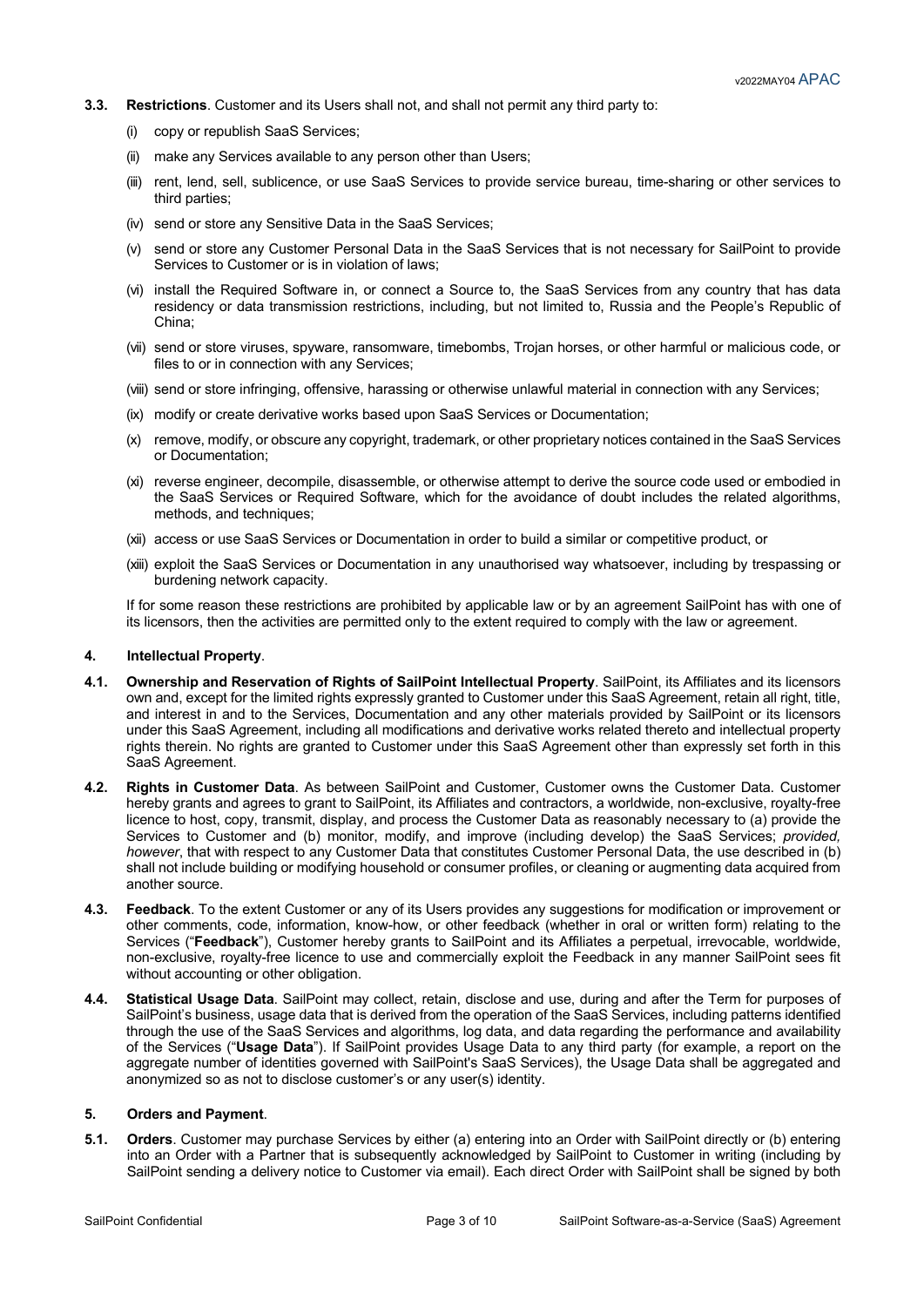Customer and SailPoint or issued by SailPoint and acknowledged by Customer via the issuance of a purchase order that incorporates by reference the applicable Order when subsequently accepted by SailPoint. All Orders placed through a Partner will be subject to pricing mutually agreed by Customer and Partner. All Services purchased by Customer through either SailPoint or a Partner shall be governed exclusively by this SaaS Agreement and, subject to Section 13.5 (Entire Agreement), the applicable Order.

# **5.2. Fees, Invoicing and Payment**.

- **5.2.1. Direct Purchases from SailPoint**. For direct purchases from SailPoint, all fees for the Services shall be set forth in the applicable Order. All fees are exclusive of sales and use taxes, value added taxes (VAT), or similar charges. Unless otherwise provided in an Order, SailPoint shall invoice Customer for all fees described therein on or promptly following the Order effective date. Customer shall pay all invoices within 30 days from date of invoice. Except as expressly provided otherwise herein, fees are non-refundable, non-cancellable and not subject to set-off. All fees shall be paid by Customer in the currency stated in each Order. If any fees) remain unpaid by the due date, in addition to any other rights or remedies it may have under this SaaS Agreement or by matter of law, (i) SailPoint reserves the right to suspend the Services upon 30 days' written notice to Customer, until the amounts are paid in full, and (ii) at SailPoint's discretion, any unpaid fees may accrue interest at the rate of the lesser of one and one-half percent (1.5%) of the outstanding balance per month or the maximum rate permitted by law from the date the fees were due until the date paid. Further, Customer shall be responsible for all costs and expenses associated with SailPoint's collection of the fees, including reasonable attorneys' fees SailPoint may incur in connection with its collection efforts. Suspension of the Services under this Section 5.2.1 shall not release Customer of its payment obligations under this SaaS Agreement or extend the term of the applicable Order(s).
- **5.2.2. Purchases Through a Partner**. For any Services purchased by Customer through a Partner, the pricing and payment terms are established through the order or agreement entered into by and between Customer and the Partner ("**Partner Order**") and all payments will be made directly to Partner. If a Partner is entitled to terminate or suspend any Services purchased by Customer pursuant to the Partner Order and notifies SailPoint, SailPoint may suspend or terminate the Services identified by the Partner. Subsequently, if Partner notifies SailPoint that Customer is entitled to reinstatement of any Services purchased by Customer pursuant to the Partner Order, and Customer is otherwise in compliance with the terms of this SaaS Agreement, SailPoint shall reinstate the Services as soon as reasonably practicable. SailPoint shall not be liable to Customer or to any third party for any liabilities, claims, or expenses arising from or relating to any suspension or termination of Services in accordance with this Section 5.2.2.
- **5.2.3. Expenses**. Unless otherwise specified in an Order, Customer will reimburse SailPoint for all pre-approved, out-ofpocket travel and related expenses incurred in performing the Other Services. SailPoint will include reasonably detailed documentation of the expenses with each related invoice as applicable.
- **5.2.4. Taxes**. Customer is responsible for payment of all sales and use taxes, value added taxes (VAT), or similar charges relating to Customer's purchase and use of the Services, excluding taxes based on SailPoint's net income. If SailPoint has a legal obligation to pay or collect taxes for which Customer is responsible under this SaaS Agreement, the appropriate amount shall be computed based on Customer's address listed under Customer Information above and invoiced to and paid by Customer, which amounts are in addition to the fees for the Services, unless Customer provides SailPoint with a valid tax exemption certificate authorised by the appropriate taxing authority.

# **6. Other Services.**

- **6.1. Training Services.** SailPoint will provide Training Services on a per-quote basis as purchased or otherwise requested by Customer. Customer will execute an Order for any agreed Training Services subscription ("**Training Subscription**"). For Training Services acquired outside a Training Subscription, (i) Customer will approve SailPoint's quote prior to SailPoint's commencement of the Training Services and (ii) SailPoint will invoice Customer monthly in arrears as SailPoint provides the Training Services. Unless otherwise stated in the applicable Order, Training Services fees shall exclude travel and living expenses.
- **6.2. Professional Services.** Customer may purchase Professional Services from SailPoint on a time-and-materials basis. The following terms and conditions shall apply to Professional Services performed for Customer by or on behalf of SailPoint:
	- a. **Scope of Professional Services**. Professional Services will be documented in a mutually executed statement of work ("**SOW**"). SailPoint offers SaaS Services under this SaaS Agreement as a service of general utility provided by SailPoint to all customers the same way at the same time, leveraging the same code base. As provided by SailPoint over the internet, the SaaS Services are not themselves customizable by one customer to differentiate how it is provided to any other customer. Therefore, the scope of any Professional Services shall be limited to (i) program and deployment planning, (ii) configuration and integration assistance, and/or (iii) interface adapter efforts. Professional Services shall not constitute works-for-hire.
	- b. **Term of Professional Services**. Professional Services will begin and terminate on the dates or times described in a SOW, unless earlier terminated in accordance with this SaaS Agreement.
	- c. **Fees and Expenses**. Fees for Professional Services are described in a SOW or an Order. SailPoint may issue invoices on a monthly basis for Professional Services actually performed or in accordance with a payment schedule documented in a SOW or Order. SailPoint shall invoice Customer, and Customer shall pay, all actual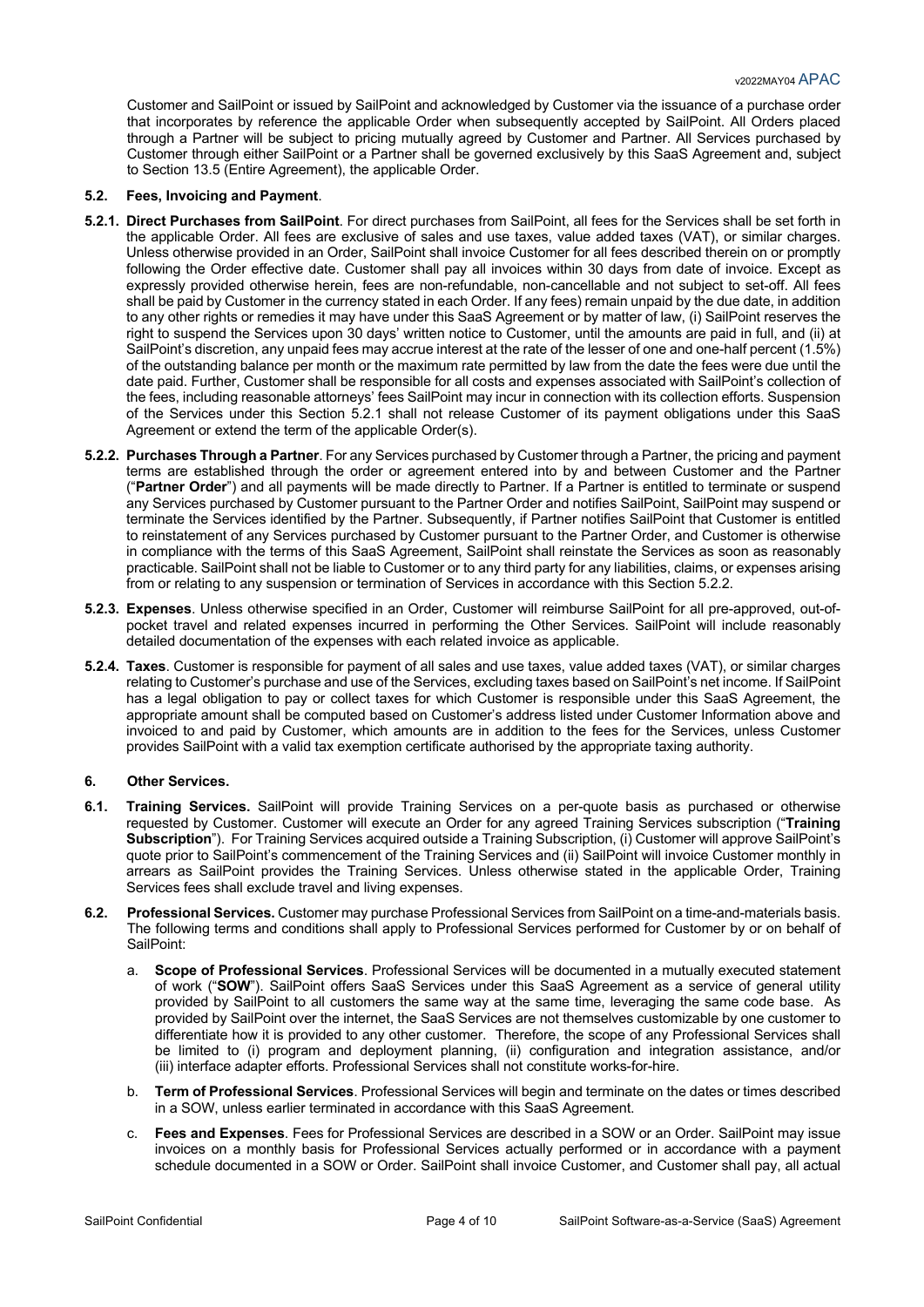and reasonable expenses for travel, food and lodging which are directly related to the performance of Professional Services.

- d. **Termination or delay of Professional Services**. Customer may terminate Professional Services by giving 10 days' prior written notice to SailPoint; termination shall be effective 10 days after SailPoint's receipt of the notice. If Customer delays the scheduled start of contracted Professional Services, Customer shall reimburse SailPoint for any actual non-refundable costs incurred (including for expenses and contractors) due to the delay. If Customer terminates Professional Services before the agreed end of a Professional Services engagement as set forth in a SOW, Customer shall pay SailPoint for any Professional Services completed but not yet paid for prior to the termination date, as well as reasonable and actual costs (including for expenses and contractors) incurred by SailPoint through the effective date of the termination.
- e. **SailPoint Proprietary Information**. All SailPoint Proprietary Information and all right, title and interest, including, without limitation, all patents, copyrights, and trade secret rights anywhere in the world, and all other intellectual property and rights in connection therewith shall be the sole property of and remain with SailPoint or its licensors, as applicable. SailPoint Proprietary Information includes, but is not limited to, the SaaS Services, Required Software and related Documentation and any modifications thereto developed in whole or in part by Professional Services. Except for the licence use rights otherwise expressly provided in this SaaS Agreement, no right, title or interest in the SaaS Services or Required Software is granted hereunder.
- f. **Independent Contractors**. SailPoint is an independent contractor and is solely responsible for all taxes, withholdings, and other similar statutory obligations, including but not limited to, Worker's Compensation Insurance. Nothing herein shall form or be construed to form a joint venture or partnership.
- g. **Performance Standards**. SailPoint's performance of Professional Services under this SaaS Agreement will be conducted with standards of practice common in the industry for similar services. While performing Professional Services at Customer's site, SailPoint will comply with all applicable Customer network and safety rules, guidelines and policies that do not conflict with the terms of this SaaS Agreement and any attachments hereto
- h. **Consent to Subcontract**. Customer hereby consents for SailPoint to subcontract Professional Services to persons or companies qualified and certified by SailPoint to provide Other Services on SailPoint's behalf.

# **7. Term, Suspension, and Termination**.

- **7.1. Term**. This Agreement shall be in effect during the Term of any Order governed by this Agreement and shall continue in effect for so long as there is an Order arising under this Agreement with a current Term unless the Agreement or all Orders are terminated as set forth herein. This SaaS Agreement may be terminated at any time by mutual agreement of SailPoint and Customer.
- **7.2. Termination for Material Breach**. Either party may terminate this SaaS Agreement if the other party fails to cure any material breach within 30 days after receipt of written notice of the breach. Upon termination of this SaaS Agreement by Customer for a material breach by SailPoint pursuant to this Section 7.2, SailPoint will refund Customer any fees prepaid by Customer to SailPoint that cover the remainder of the Term after the effective date of termination and any fees prepaid by Customer to SailPoint for Other Services that have not been delivered as of the effective date of termination. In the event SailPoint terminates this SaaS Agreement as a result of Customer's material breach, all unpaid fees under all Orders shall be accelerated and become immediately due and payable.
- **7.3. Suspension for Ongoing Harm**. SailPoint reserves the right to suspend delivery of the SaaS Services if SailPoint reasonably concludes that Customer or a User's use of the SaaS Services is causing immediate and ongoing harm to SailPoint or the security, integrity, or availability of the SaaS Services. SailPoint will use commercially reasonable efforts under the circumstances to provide Customer with notice and an opportunity to remedy the violation or threat prior to suspension. In the extraordinary case that SailPoint must suspend delivery of the SaaS Services, SailPoint shall promptly notify Customer of the suspension and the parties shall diligently attempt to resolve the issue. SailPoint shall not be liable to Customer or to any third party for any liabilities, claims or expenses arising from or relating to any suspension of the SaaS Services in accordance with this Section 7.3, and the suspension shall not extend the term of any applicable Order (s). Nothing in this Section 7.3 will limit SailPoint's other rights under this Section 7.
- **7.4. Retrieval of Customer Data**. Upon request by Customer made at least 30 days prior to the effective date of the termination of this SaaS Agreement, at no cost to Customer, SailPoint will maintain a file of the Customer Data thencurrently stored in the SaaS Services available for download by Customer for a maximum of 30 days following the termination. After the 30-day period, SailPoint shall have no obligation to maintain or provide any Customer Data and shall thereafter, unless legally prohibited, be entitled to delete all Customer Data; provided, however, that SailPoint will not be required to remove copies of any Customer Data from its backups until such time as the backup copies are scheduled to be deleted in the normal course of business; provided further that in all cases SailPoint will continue to protect the Customer Data in accordance with Section 9 (Confidentiality). Additionally, during the Term, Customer may extract Customer Data from the SaaS Services using SailPoint's standard web services.
- **7.5. Effect of Termination**. Upon expiration or termination of this SaaS Agreement, all licences to the Required Software and access to the SaaS Services granted to Customer under this SaaS Agreement and all Orders placed hereunder shall immediately terminate and Customer will cease using the SaaS Services (except as permitted under Section 7.4 (Retrieval of Customer Data)) and any SailPoint Confidential Information. Expiration or termination of this SaaS Agreement for any reason other than termination by Customer for a material breach by SailPoint pursuant to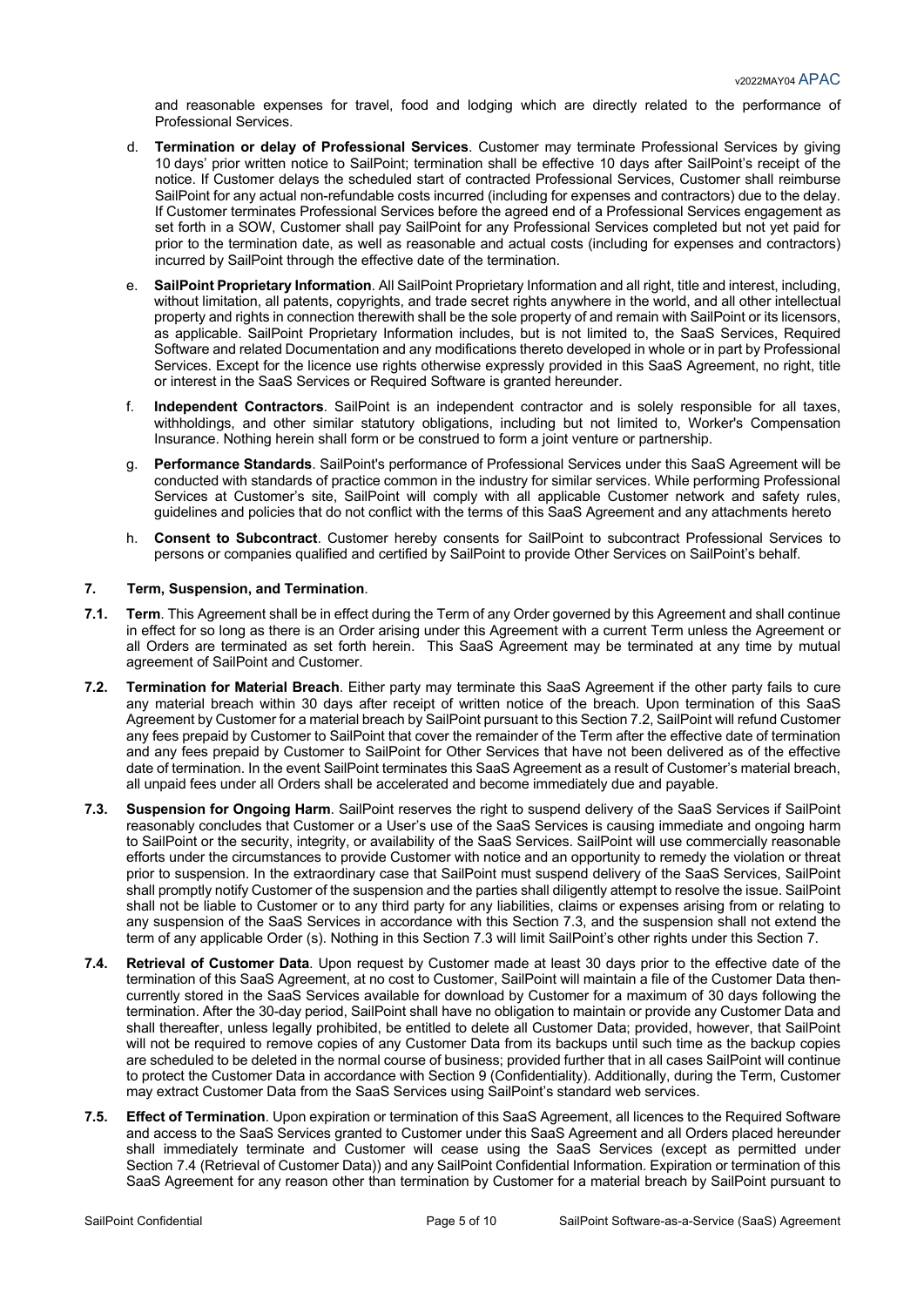Section 7.2 (Termination for Material Breach) shall not relieve Customer of the obligation to pay all future amounts due under all Orders. Sections 3.3 (Restrictions), 4 (Intellectual Property), 5.2 (Fees, Invoicing and Payment), 7.5 (Effect of Termination), 8.2 (Disclaimer), 9 (Confidentiality), 11 (Indemnification), 12 (Limitations of Liability) and 13 (General Provisions) shall survive the expiration or termination of this SaaS Agreement for any reason.

#### **8. Warranties and Remedies; Disclaimer**.

# **8.1. Warranties and Remedies**.

- **8.1.1. General**. Each party represents and warrants that it has the legal power and authority to enter into this SaaS Agreement. Both Parties shall comply with all laws applicable to its performance of its obligations hereunder.
- **8.1.2. SaaS Services**. SailPoint warrants that during the Term the SaaS Services will perform materially in accordance with the Documentation. As Customer's exclusive remedy and SailPoint's sole liability for breach of the warranty set forth in this Section 8.1.2, (i) SailPoint shall correct the non-conforming SaaS Services at no additional charge to Customer, or (ii) in the event SailPoint is unable to correct the deficiencies after good-faith efforts and within a commercially reasonable timeframe, Customer shall be entitled to terminate the applicable SaaS Services and SailPoint will refund Customer of any fees prepaid by Customer attributable to the defective SaaS Services for the period commencing from the date SailPoint received the notice contemplated in the next sentence. To receive warranty remedies, Customer must promptly report deficiencies in writing to SailPoint, but no later than 30 days of the first date the deficiency is identified by Customer. The warranty set forth in this Section 8.1.2 shall apply only if the applicable SaaS Services have been utilised in accordance with the Documentation, this SaaS Agreement, and applicable law.
- **8.1.3. Other Services**. SailPoint warrants that the Other Services will be performed in a professional manner consistent with applicable industry standards. As Customer's exclusive remedy and SailPoint's sole liability for breach of the warranty set forth in this Section 8.1.3, SailPoint will, at its sole option and expense, promptly re-perform any Other Services that fail to meet this limited warranty or refund to Customer the fees paid for the non-conforming portion of the Other Services.
- **8.2. Disclaimer**. Except as expressly provided in this Section 8 and to the maximum extent permitted by applicable law, SailPoint makes no warranties of any kind, whether express, implied, statutory, or otherwise, and specifically disclaims all warranties of fitness for a particular purpose, merchantability, accuracy of informational content, systems integration, non-infringement, non-interference with enjoyment or otherwise. SailPoint does not warrant that the SaaS Services will be error free or uninterrupted. SailPoint makes no warranty regarding any non-SailPoint application with which the SaaS Services may interoperate. The limited warranties provided in this Section 8 are the sole and exclusive warranties provided to Customer in connection with the subject matter of this SaaS Agreement.

# **9. Confidentiality**.

- **9.1.** As used in this SaaS Agreement, "**Confidential Information**" means all proprietary, non-public information disclosed by a party (the "**Disclosing Party**") to the other party (the "**Receiving Party**"), directly or indirectly, which, (a) if in written, graphic, machine-readable or other tangible form, is marked as "confidential" or "proprietary," (b) if disclosed orally or by demonstration, is identified at the time of initial disclosure as confidential and is confirmed in writing to the Receiving Party to be "confidential" or "proprietary" within 30 days of the disclosure, or (c) reasonably appears to be confidential or proprietary because of the circumstances of disclosure and the nature of the information itself, including the Customer Data, terms of this SaaS Agreement, each Order, the Services and Documentation, business and marketing plans, technology and technical information, product designs, and business processes of either party. Confidential Information of SailPoint includes, without limitation, the SaaS Services and Documentation. The terms and conditions of this SaaS Agreement are Confidential Information; however, the existence of this SaaS Agreement is not Confidential Information.
- **9.2.** "**Confidential Information**" does not include information that:
	- (i) is known publicly at the time of the disclosure by the Disclosing Party or becomes known publicly after disclosure through no fault of the Receiving Party;
	- (ii) is known to the Receiving Party at the time of disclosure by the Disclosing Party due to previous receipt from a source that was not bound by confidentiality obligations to the Disclosing Party at that time; or
	- (iii) is independently developed by the Receiving Party without use of or reference to the Confidential Information as demonstrated by the written records of the Receiving Party.
- **9.3.** The Receiving Party shall not (a) use the Confidential Information of the Disclosing Party except to exercise its rights and perform its obligations under this SaaS Agreement or (b) disclose the Confidential Information to any third party, except those of its employees, service providers, agents, and representatives who are subject to confidentiality obligations at least as stringent as the obligations set forth herein and have a "need to know" in order to carry out the purpose of this SaaS Agreement. The Receiving Party shall use at least the same degree of care it uses to protect its own confidential information of like nature, but not less than a reasonable degree of care, to protect the Confidential Information of the Disclosing Party.
- **9.4.** The Receiving Party may disclose Confidential Information of the Disclosing Party to the extent the disclosure is required by law or order of a court or other governmental authority; provided that the Receiving Party shall use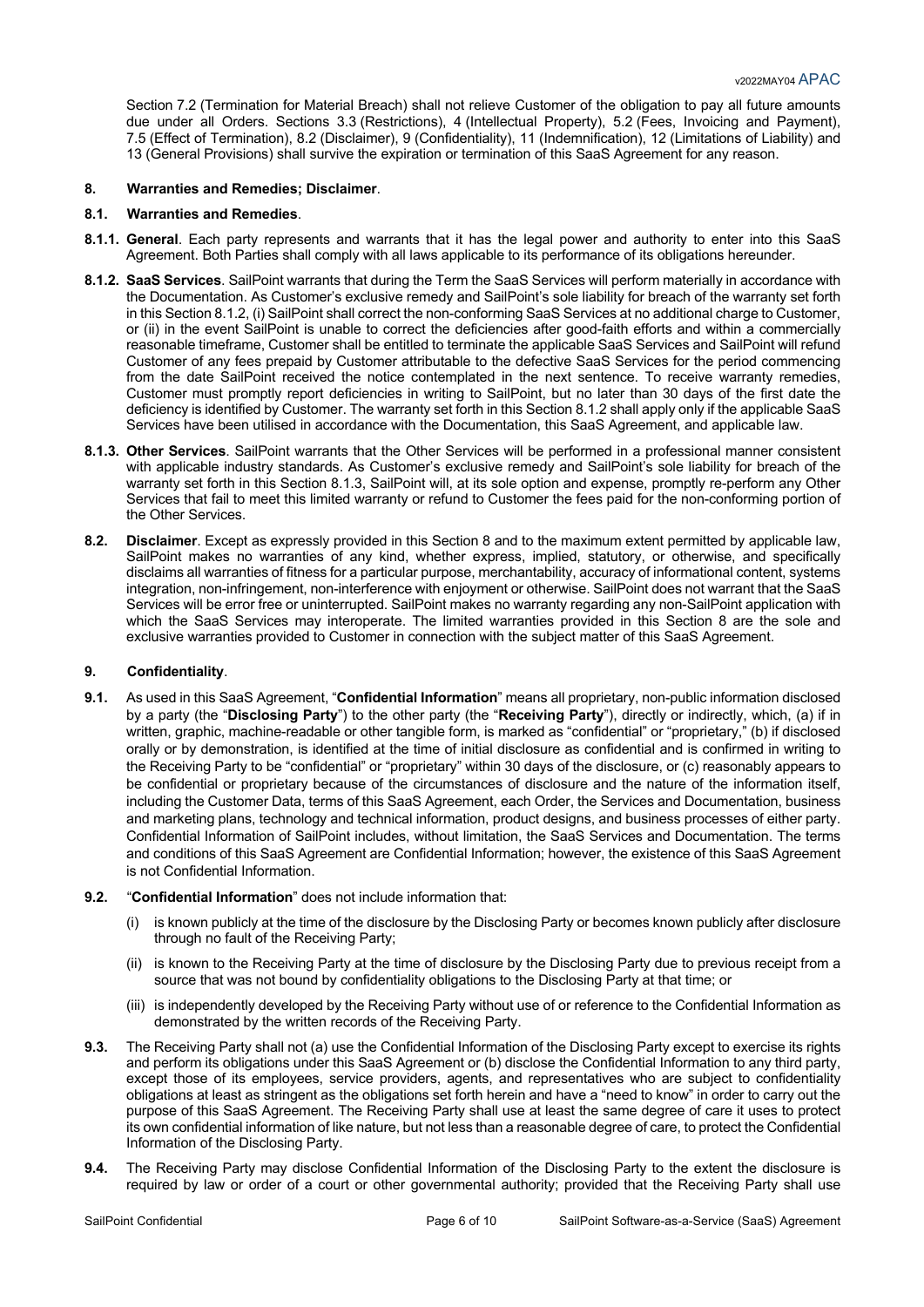commercially reasonable efforts to promptly notify the Disclosing Party prior to the disclosure to enable the Disclosing Party to seek a protective order or otherwise prevent or restrict the disclosure.

**9.5.** The parties agree that monetary damages may be insufficient to fully compensate either party for its losses in the event the other party violates the confidentiality provisions of this SaaS Agreement. Upon any actual or threatened violation by the Receiving Party, the Disclosing Party may be entitled to preliminary and other injunctive relief against such violation, in addition to any other rights or remedies that the Disclosing Party may have at law or in equity.

#### **10. Data Security and Processing**.

- **10.1. SailPoint Data Security Program**. SailPoint will maintain administrative, physical, and technical safeguards designed to protect the security and confidentiality of Customer Data, including security measures designed to prevent a Security Incident. As used in this SaaS Agreement, "**Security Incident**" means any unauthorised or unlawful breach of security that leads to the accidental or unlawful destruction, loss, alteration, unauthorised disclosure of or access to Customer Personal Data on systems managed by or otherwise controlled by SailPoint. SailPoint's current security measures are described in the SailPoint Data Security Program under Associated Documentation at www.sailpoint.com/legal. The SailPoint Data Security Program is subject to change at any time without notice provided that any change shall not materially diminish SailPoint's information security obligations described therein. With respect to the SaaS Services listed at https://www.sailpoint.com/legal/saas-services/, SailPoint will operate in conformance with the physical, technical, operational, and administrative measures and protocols regarding data security that are set forth in its then-current Service Organization Control 2 (SOC 2) Type 2 Report(s) (or equivalent report(s)), received from its third-party auditors.
- **10.2.** [reserved]

#### **11. Indemnification**.

- **11.1. Indemnification by SailPoint**. Subject to Section 11.3 (Indemnity Process), SailPoint will defend Customer from any and all claims, demands, suits, or proceedings brought against Customer by a third party alleging that the SaaS Services, as provided by SailPoint to Customer under this SaaS Agreement, infringe any patent, copyright, or trademark or misappropriate any trade secret of that third party (each, an "**Infringement Claim**"). SailPoint will indemnify Customer for all damages and costs (including reasonable attorneys' fees) finally awarded by a court of competent jurisdiction, authorised arbitral panel, or paid to a third party in accordance with a written settlement agreement signed by SailPoint, in connection with an Infringement Claim. In the event an Infringement Claim is brought, or in SailPoint's reasonable opinion is likely to be brought, SailPoint may, at its option:
	- (i) procure the right to permit Customer to continue use of the SaaS Services;
	- (ii) replace or modify the SaaS Services with a non-infringing alternative having substantially equivalent performance, within a reasonable period of time, or
	- (iii) if SailPoint determines that neither of the foregoing options are reasonably practicable, terminate the applicable Order and repay to Customer any prepaid fees paid by Customer under the Order to SailPoint with respect to any period of time following the termination date.

Notwithstanding the foregoing, SailPoint shall have no liability for any Infringement Claim of any kind to the extent that it relates to (a) modification of the SaaS Services by a party other than SailPoint, (b) use of the SaaS Services in combination with any other product, service, or device, if the infringement would have been avoided by the use of the SaaS Services without the other product, service, or device, or (c) use of the SaaS Services other than in accordance with the Documentation and this SaaS Agreement. The indemnification obligations set forth in this Section 11.1 are Customer's exclusive remedy and SailPoint's sole liability with respect to SailPoint's infringement or misappropriation of third-party intellectual property rights of any kind.

- **11.2. Indemnification by Customer**. Subject to Section 11.3 (Indemnity Process), Customer will defend SailPoint and its Affiliates from any and all claims, demands, suits, or proceedings brought against SailPoint by a third party alleging a violation of a User's or third party's rights arising from or related to the Customer Data, including Customer's provision of the Customer Data to SailPoint or its Affiliates or their respective use of the Customer Data in connection with providing Services in accordance with this SaaS Agreement. Customer will indemnify SailPoint for all damages and costs (including reasonable attorneys' fees) finally awarded by a court of competent jurisdiction, authorised arbitral panel, or paid to a third party in accordance with a written settlement agreement signed by Customer, in connection with any such claims, demands, suits, or proceedings. The indemnification obligations set forth in this Section 11.2 are SailPoint's exclusive remedy and Customer's sole liability with respect to Customer's infringement or misappropriation of third-party's rights arising from or related to its Customer Data.
- **11.3. Indemnity Process**. The party seeking indemnification under this Section 11 ("**Indemnitee**") must (a) promptly notify the other party ("**Indemnitor**") of the claim (provided that any failure to provide prompt written notice will only relieve the Indemnitor of its obligations to the extent its ability to defend the claim is materially prejudiced by the failure), (b) give the Indemnitor sole control of the defence and settlement of the claim (provided that Indemnitor shall not consent to entry of any judgment or admission of any liability of the Indemnitee without the prior written approval of the Indemnitee), and (c) provide reasonable assistance, cooperation, and required information with respect to the defence and settlement of the claim, at the Indemnitor's expense. At its own expense, the Indemnitee may retain separate counsel to advise the indemnitee regarding the defence or settlement of the claim.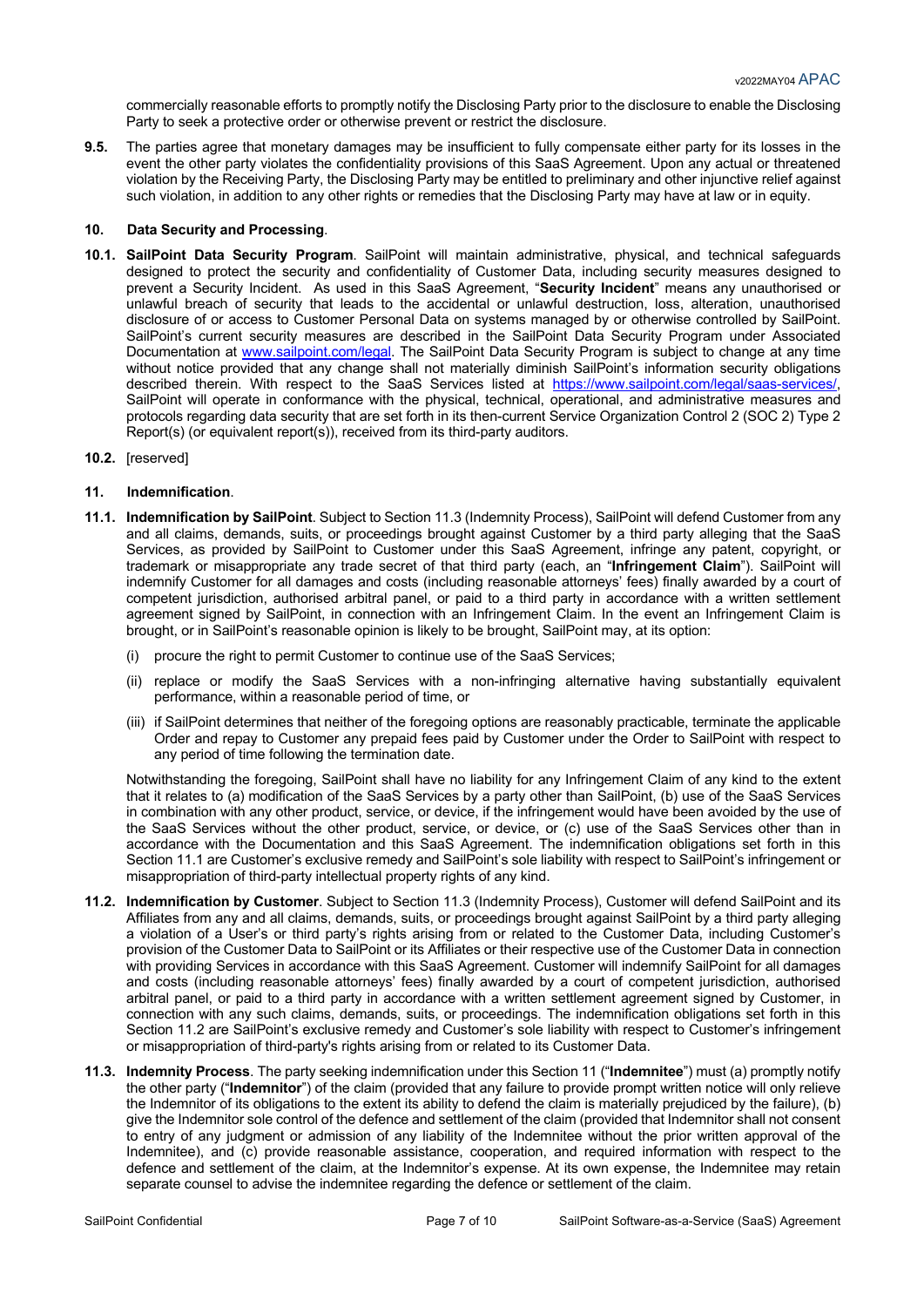# **12. Limitations of Liability**.

- **12.1.** Neither Party excludes or limits its liability for:
	- (i) death, personal injury or damage to tangible property caused by its Negligence, or that of its employees, agents or subcontractors;
	- (ii) its breach of any of the "Restrictions", "Indemnification" or "Confidentiality" provisions of this SaaS Agreement;
	- (iii) a breach of its respective obligations in relation to Security Incident (as defined in Section 10.1 (Security Program) above) arising from its wilful misconduct or Negligence;
	- (iv) any wilful misconduct, fraud or fraudulent misrepresentation by it or its employees; or
	- (v) any liability that cannot be excluded or limited by virtue of the Governing Law (as per Section 13.9 (Governing Law and Severability) below).

For purposes of this Section 12.1, "**Negligence**" means (a) a disregard of an obvious risk; (b) an indifference to an obvious risk; or (c) a deliberate and malicious action.

- **12.2.** Subject to Sections 12.1 above and 12.3 below:
	- (i) in the event of a Security Incident (as defined in Section 10.1 (Security Program) above), SailPoint's total financial liability to Customer under this SaaS Agreement shall not exceed 200% of the total fees paid or payable by Customer under the applicable Order for the 12 months preceding the event giving rise to the claim; and
	- (ii) for all other claims of either party for direct/other damages under this SaaS Agreement, the aggregate liability of the other party, regardless of the nature of the claim (including negligence) and irrespective of whether the same was foreseeable or otherwise, shall not exceed 125% of the total fees paid or payable by Customer under the applicable Order for the 12 months preceding the event giving rise to the claim.
- **12.3.** Subject to Section 12.1 above, in no event shall either Party be liable to the other for any consequential or special damages, punitive, or exemplary damages even if the party has been advised of the possibility of the potential loss or damage. For purposes of this section, "consequential or special damages" means remote or speculative damages or damages which are not the natural and probable result of a breach of this SaaS Agreement.

#### **13. General Provisions**.

- **13.1. Assignment**. Neither party may assign this SaaS Agreement or otherwise transfer any right or obligation under this SaaS Agreement, without the prior written consent of the other party, which consent shall not be unreasonably withheld or delayed. Notwithstanding the foregoing, either party may assign this SaaS Agreement in its entirety to an acquirer of all, or substantially all, of the assets or equity of the party whether by merger, asset sale, or otherwise, provided that in the event of an assignment by Customer, all fees then due and payable to SailPoint have been paid. Any attempt by a party to assign or transfer its rights or obligations under this SaaS Agreement other than as permitted by this section shall be void and of no effect. Subject to the foregoing, this SaaS Agreement shall be binding upon and inure to the benefit of the parties' successors and permitted assigns. Either party may employ sub-contractors in performing its duties under this SaaS Agreement, provided, however, that the party shall not be relieved of any obligation under this SaaS Agreement.
- **13.2. Notices**. Except as otherwise expressly permitted in this SaaS Agreement, notices under this SaaS Agreement shall be in writing and shall be deemed to have been given (a) 5 business days after mailing if sent by registered or certified mail, (b) when personally delivered, or (c) one business day after deposit for overnight delivery with a recognised courier for U.S. deliveries (or 3 business days for international deliveries). All notices shall be sent to the other party at the address set forth on the first page of this SaaS Agreement.
- **13.3. Force Majeure**. Neither party shall be liable to the other for any delay or failure to perform hereunder due to circumstances beyond the party's reasonable control, including acts of God, acts of government, computer related attacks, hacking, or acts of terror, service disruptions involving hardware, software, or power systems not within the party's possession or reasonable control (a "**Force Majeure Event**"). Notwithstanding the foregoing, Customer shall remain liable for the payment of all amounts required to be paid pursuant to an applicable Order, regardless of the occurrence or persistence of a Force Majeure Event.
- **13.4. Equitable Relief**. The parties agree that a material breach of Sections 3.3 (Restrictions) or 9 (Confidentiality) above may cause irreparable injury to the non-breaching party for which monetary damages alone would not be an adequate remedy, and therefore the non-breaching party shall be entitled to seek equitable relief in addition to any other remedies it may have hereunder or at law, without the requirement of posting bond or proving actual damages. If any legal action is brought to enforce any rights or obligations under this SaaS Agreement, the prevailing party shall be entitled to recover its reasonable attorney fees, court cost and other collection expenses, in addition to any other relief it may be awarded.
- **13.5. Entire Agreement**. This SaaS Agreement, together with the documents incorporated herein by reference, contains the entire agreement of the parties with respect to the subject matter hereof and supersedes all previous oral and written communications, representation, understandings, and agreements by the parties concerning the subject matter of this SaaS Agreement. Customer agrees that its purchase of the SaaS Services is neither contingent upon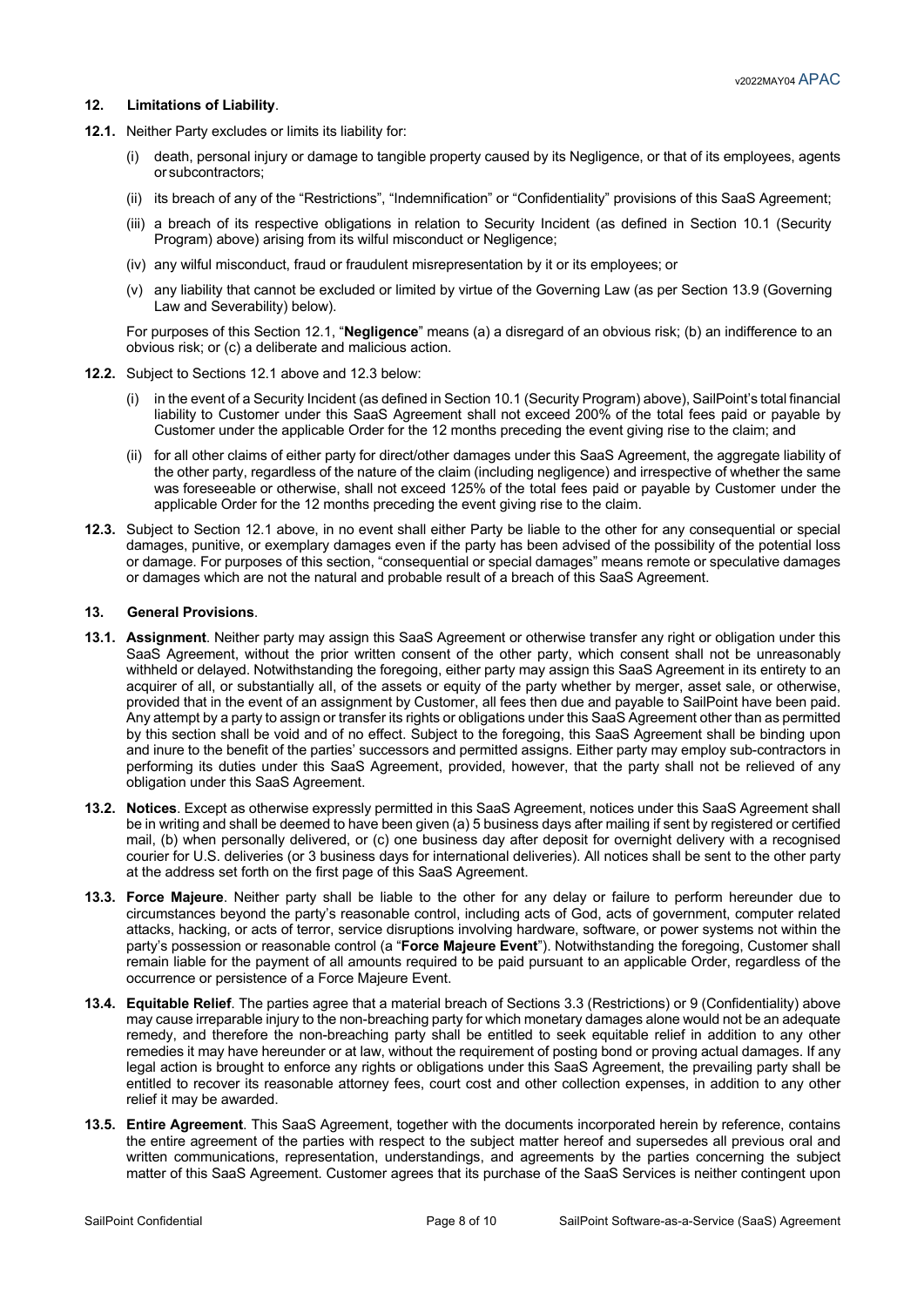the delivery of any future functionality or features nor dependent upon any oral or written public comments made by SailPoint with respect to future functionality or features. No terms, provisions or conditions contained in any purchase order, sales confirmation, or other business form that either party may use in connection with the transactions contemplated by this SaaS Agreement will have any effect on the rights or obligations of the parties under, or otherwise modify, this SaaS Agreement. If there is any conflict between the terms of this SaaS Agreement and any Order or similar ordering document with a Partner, the terms of this SaaS Agreement shall control unless SailPoint and Customer expressly agree otherwise in the applicable Order or other document signed by both parties by specific reference to this section and the section(s) of this SaaS Agreement that are modified. Where SailPoint is required to "click through" or otherwise accept any online terms to register as Customer's vendor, to provide the Services to Customer, or to enable Customer's receipt of the Services (as a condition to its provision, vendor registration or receipt of Services), the terms are not binding and shall not be deemed to modify this SaaS Agreement. No modification, amendment, or waiver of any provision of this SaaS Agreement will be effective unless in writing and signed by authorised representatives of both parties hereto. Any failure to enforce any provision of this SaaS Agreement shall not constitute a waiver thereof or of any other provision and a waiver of any breach of this SaaS Agreement shall not constitute a waiver of any other or subsequent breach.

- **13.6. Publicity**. During the term of this SaaS Agreement, SailPoint may include Customer's name and logo in its customer lists, including on its website. To the extent Customer provides standard trademark usage guidelines, SailPoint shall use Customer's name and logo in accordance with the guidelines.
- **13.7. Export Laws**. Export controls and sanctions laws of the United States and any other relevant local export controls and sanctions laws apply to the Services (collectively "**Export Laws**"). Customer agrees that the Export Laws govern its use of the Services (including technical data) and any materials provided under this SaaS Agreement, and Customer agrees to comply with all Export Laws. Customer agrees that no data, information, software programs, or other materials resulting from Services (or that are a direct product thereof) will be exported, re-exported, transferred, or released, directly or indirectly, in violation of the Export Laws. Each party represents that it is not (i) named on any U.S. government list of persons or entities with which U.S. persons are prohibited from transacting, (ii) owned or controlled by or acting on behalf of any such persons or entities, or (iii) residing, located, operating or organized in a country or region subject to a United States trade embargo. Customer agrees that it will not access or use the Service in any manner that would cause any party to violate any Export Laws.
- **13.8. Independent Contractors, No Third-Party Beneficiaries**. The parties have the status of independent contractors, and nothing in this SaaS Agreement nor the conduct of the parties will be deemed to place the parties in any other relationship. Except as provided in this SaaS Agreement, neither party shall be responsible for the acts or omissions of the other party or the other party's personnel. Save as contained expressly above, this SaaS Agreement confers no rights upon either party's employees, agents, contractors, partners or customers or upon any other person or entity.
- **13.9. Governing Law, Jurisdiction and Attorneys' Fees**. Where Customer's address is located in any of the following countries, then the laws of such country (and state, when specified) shall apply to this SaaS Agreement or Order, as the case may be: New South Wales, Australia; Hong Kong SAR; New Zealand; Singapore; and Taiwan. Where Customer's address is located in any other country, this SaaS Agreement or any Order, as applicable, will be governed by and construed in accordance with the laws of State of New York, United States of America. In any event, the United Nations Convention on Contracts for the International Sale of Goods shall not apply. Where Customer's address is located in any of the following countries, then all rights, duties, and obligations under this SaaS Agreement or such Order will be brought before, and are subject to, the exclusive jurisdiction of the following courts of competent jurisdiction: New South Wales, Australia; Hong Kong SAR; New Zealand; Singapore; and Taiwan. Where Customer's address is located in any other country, then all rights, duties, and obligations under this SaaS Agreement or such Order will be brought before, and are subject to, the exclusive jurisdiction of the courts of the County and State of New York, United States of America. In any court action at law or equity which is brought by one of the parties to enforce or interpret the provisions of this SaaS Agreement, the prevailing party will be entitled to reasonable attorneys' fees, in addition to any other relief to which that party may be entitled.
- **13.10. Anti-Bribery/Corruption**. Neither party (a) has received or been offered any illegal or improper bribe, kickback, payment, gift, or thing of value from an employee or agent of the other party in connection with this SaaS Agreement or (b) has made, paid, given, or agreed to make, pay, or give any bribe, kickback, payment, gift, or thing of value to any foreign government official or other person in violation of applicable laws related to the prevention of corruption, including the U.S. Foreign Corrupt Practices Act of 1977, as amended ("**Anti-Corruption Laws**") in connection with this SaaS Agreement Both parties agree to comply with Anti-Corruption Laws in relation to this SaaS Agreement. If either party learns of any violation of the foregoing restriction, the party will use reasonable efforts to promptly notify the other party.

#### **13.11. Interpretation**. For purposes of interpreting this SaaS Agreement:

- (i) unless the context otherwise requires, the singular includes the plural, and the plural includes the singular;
- (ii) unless otherwise specifically stated, the words "herein," "hereof," and "hereunder" and other words of similar import refer to this SaaS Agreement as a whole and not to any particular section or paragraph;
- (iii) the words "include" and "including" will not be construed as terms of limitation, and will therefore mean "including but not limited to" and "including without limitation";